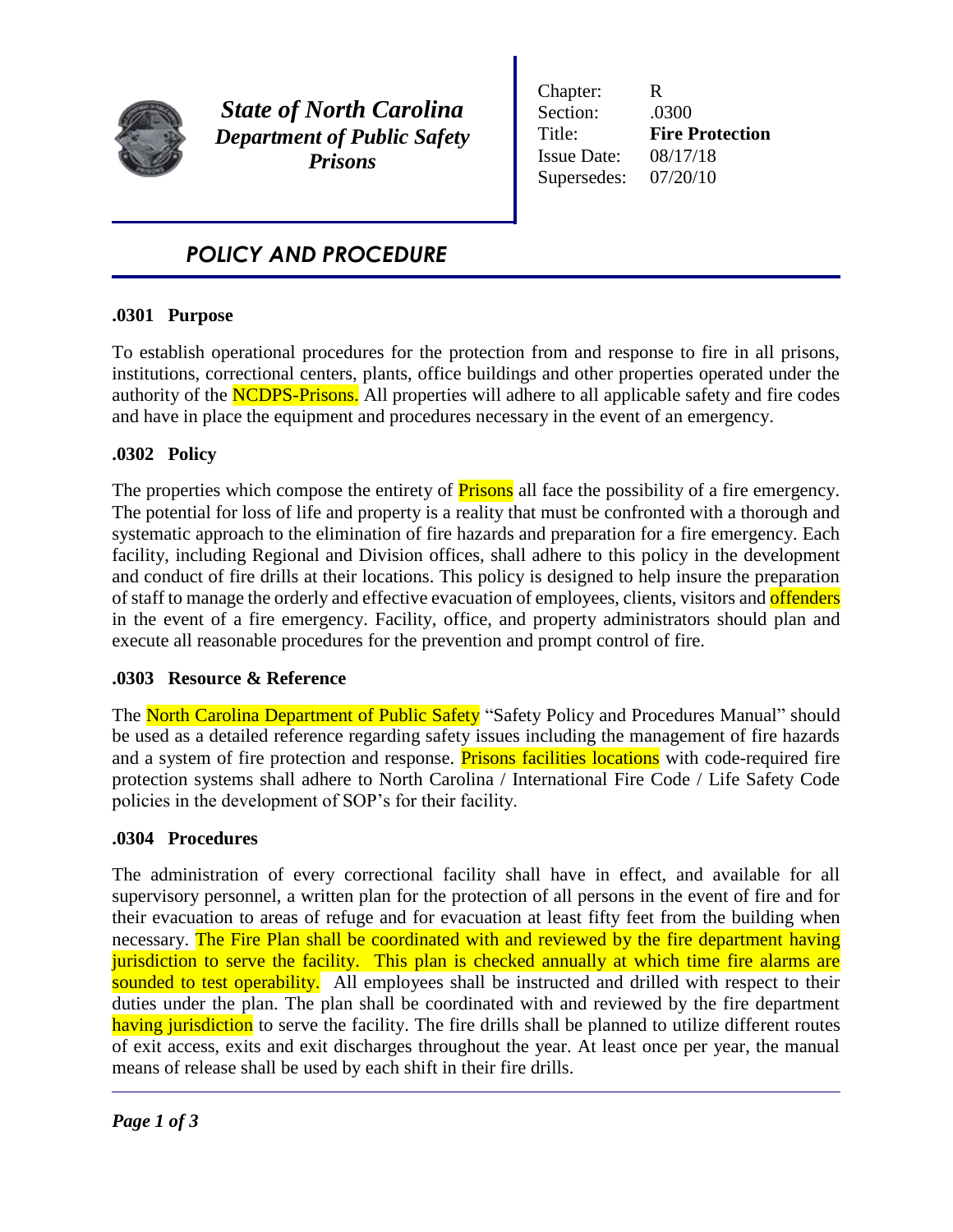Fire drills shall be conducted at least quarterly on each shift and in every area of the institution or center. A minimum of 12 drills must be conducted every year. An actual fire evacuation will replace the required quarterly drill for that area of the institution or center. Staff in administrative areas must also participate in fire drills on a quarterly basis. Fire drills should include evacuation of all **offenders** except when institutional security will be jeopardized by extremely dangerous offenders.

The conduct of fire drills should be recorded and include pertinent information such as fire scenario, exit route taken, time to exit the building and clear count, type of door release and any difficulties encountered requiring corrective action.

### **.0305 Non-Institutional Buildings**

**Prisons** administrative office buildings, Central Supply Warehouse, Central Engineering Warehouse and Fabrication Shops, and Transportation and Communication are all examples of non-institutional properties that also require fire drills on a regular basis. Fire drills shall be conducted twice per year on each shift and in every area, and the responsibility for the planning and conduct of these drills shall be assigned to competent persons qualified to exercise leadership. The drills shall be held at unexpected times and under varying conditions to simulate the unusual conditions that occur in the event of an actual fire. An actual fire evacuation will replace the required semi-annual drill. Drills should be documented and the report should be maintained with the building's permanent records.

### **.0306 Facility Responsibility**

The facility administration shall make the fire safety and evacuation plans available for reference and review by employees and copies shall be furnished to code officials for review upon request and to the local fire department if required or requested. Employees shall be trained in the fire emergency procedures described in the facility fire and evacuation plans. Facility administrators shall be cognizant of and responsible for the need to provide an overall fire protection service adequate for their facility. They must coordinate a system of fire inspection and testing of equipment at least quarterly, and facilitate an annual inspection by local fire officials. They shall also insure the availability and maintenance of fire protection equipment at appropriate locations throughout the institution.

#### **.0307 Inspections**

A comprehensive and thorough monthly inspection of the property will be conducted by a qualified fire / safety officer for compliance with safety and fire prevention standards. There shall be a weekly fire and safety inspection of the property by a qualified staff member, who shall, at a minimum, be familiar with the use of checklists and documentation pertaining to regulations and inspections.

## **.0308 Facility Furnishings**